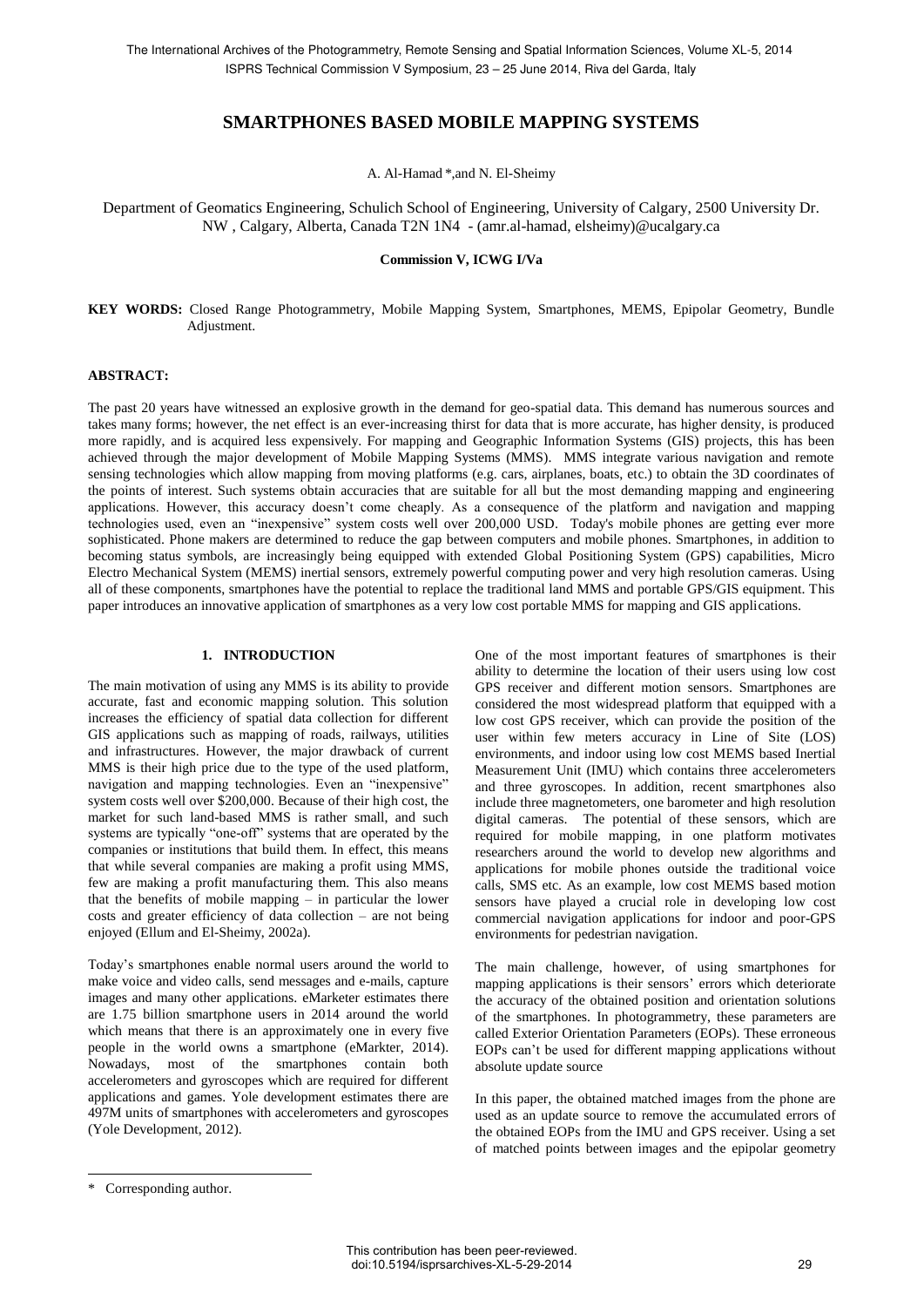constraints, a new proposed method is implemented to refine the erroneous initial EOPs. Using the new solved EOPs, captured images can be directly georeferenced and bundle adjustment software can be used to calculate the 3D coordinates of the interest points.

This paper proposes a new very low cost mobile mapping system with reasonable accuracy using the existing motion, navigation, and imaging sensors in smartphones. Different photogrammetric principles will be used in the proposed system. In this paper, promising results clearly show that smartphones will indeed be a major source for geospatial data in the near future.

The rest of this paper has been organized as follows: The development history of MMS is reviewed in section 2. Section 3 gives a summary of the georeferencing aspects of the proposed MMS system. Section 4 explains the used methodology to use smartphones as MMS. Results and analysis are shown in section 5. Section 6 gives a summary and concludes this paper.

## **2. DEVELOPMENT OF MMS**

The development of the MMS has been accomplished through different steps (Tao, 2000). Photo logging systems were firstly used to monitor roads for maintenance purposes (pavements, signs, etc.). However, photo logging systems did not have the ability to calculate the 3D object coordinates. Mobile mapping technology has witnessed a rapid development during the past 20 years. MMS composed of two main types of sensors; navigation and imaging (mapping) sensors (Ellum & El-Sheimy, 2002a). Navigation sensors, such as IMUs and GPS receivers, are used to determine the position and the orientation of the mapping sensors. On the other hand, passive imaging sensors such as digital cameras or active imaging sensors such as laser scanners can be used as mapping sensors. In addition to the 3D mapping capabilities, MMS offers the ability to directly georeference their mapping sensors which means knowing their EOPs at exposure times without the need for any control points.

The final solution of MMS can be accomplished by several steps (Tao, 2000). After data acquisition of the georeferenced images and spatial information, information extraction and management can be done. To determine the 3D coordinate of any object of interest, at least two conjugate images are needed for this object. Objects of interest can be edges, surfaces, roads centrelines, traffic signs, etc. More images for the same object mean more accurate solution. Information extraction can be done using different automatic extraction techniques (Kingston, et al., 2007).

One of the first operational land-based MMS is the VISAT system which has been developed by the department of Geomatics engineering at University of Calgary. In the VISAT system, a 0.3 meter absolute position accuracy and 0.1 meter relative accuracy has been obtained using a dual frequency carrier phase differential GPS, eight digital cameras and a navigation grade IMU which has been used to improve the accuracy of the mapping solution during GPS signal outages. The main objective for the VISAT project was to develop an accurate MMS for road and GIS data acquisition at the normal highway vehicle speed (e.g. 100 km/hr.) (Schwarz, et al., 1993).



Figure 1. VISAT System

In general, the assessment of any mobile mapping system is performed using different factors such as accuracy, cost, portability, power consumption and others. Accuracy and cost are the most important factors for any assessment. The final accuracy of the system is a function of the complete processing chain which involves GPS positions, INS position/attitude, target localization in the images, and system calibration. More information about the accuracy assessment of the mapping systems can be found in (El-Sheimy, 1996).

Another MMS example is the backpack mobile mapping system has been developed by Ellum and El-Sheimy to obtain a low cost and complexity, small size and accurate MMS without using any ground control points (Ellum and El-Sheimy, 2002b). In addition to a Novatel GPS receiver, the authors used the Leica digital compass and Kodak consumer digital camera. Several software has been used in order to complete this work. The obtained relative accuracy was about 5 cm while the absolute accuracy was 0.2m in horizontal direction and 0.3m in vertical direction. In (El-Hakim, et al., 1997) a mobile mapping system has been developed for indoor 3D mapping and positioning where 8 CCD cameras, dead reckoning system and a range sensor have been used for this purpose. For road mapping and features localization applications, many mapping systems have been developed in the last two decades, some examples can be found in (Artese, 2007), (Gontran, et al., 2007), (Ishikawa, et al., 2006), (Ishikawa, et al., 2007) and (Piras, et al., 2008).

In addition to the high cost of all current MMS, time synchronization between the different sensors of the MMS is another challenge. Using smartphone as a mobile mapping platform, both; the cost and the synchronization problems can be solved since all the required components for mapping are integrated in one platform where a common clock can be used to synchronize all the data without any additional setup.

### **3. GEOREFERNCING ASPECTS OF THE SYSTEM**

Georeferencing video images can be defined as the problem of transforming the 3-D coordinate vector the image frame to the mapping frame (m-frame) in which the results are required. Using the GPS and IMU measurements to compute the position and the rotation of the smartphone in mapping frame, the 3D coordinates of interest points can be calculated using equation (1) (See Figure 2).

$$
r_P^M = r_{SP}^M + \mu R_I^M r_P^I \tag{1}
$$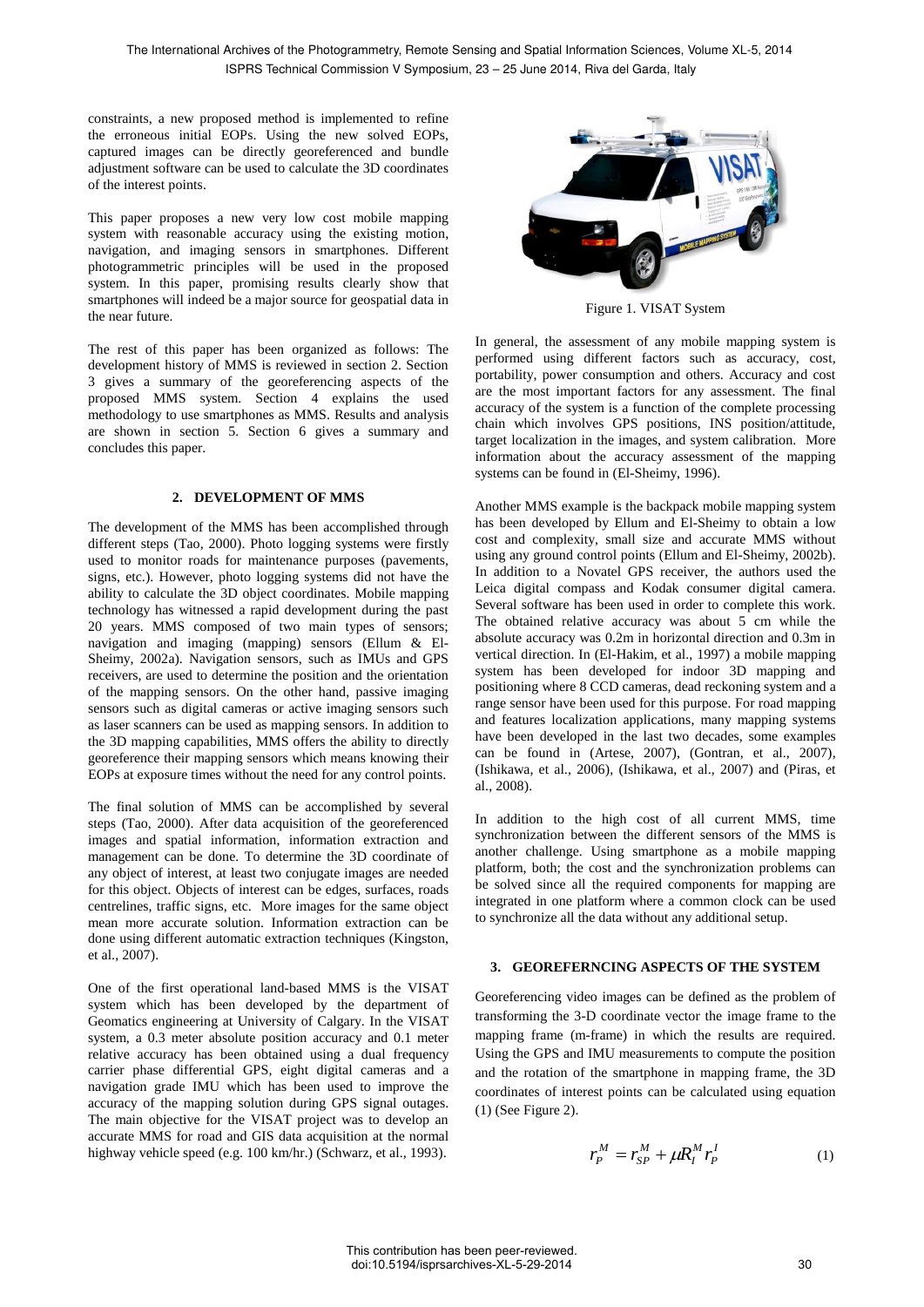Where  $r_p^M$  $r_p^M$  and  $r_{SP}^M$  are the object point and smartphone position vectors in the mapping frame,  $r_p^l$  $r_P^I$  is the position vector of point p in the image frame (I),  $\mu$  and  $R_M^I$  are the scale factor and the rotation matrix between the mapping and the image coordinate systems. The lever arm between the image plane and smartphone is ignored since it is small compared to the error in the GPS receiver measurements of the smartphone.

The relationship between image and mapping (ground) coordinate systems is usually described using the collinearity equations where the image point, object point and the perspective centre of the camera are collinear. Figure 2 shows the coordinate systems used in this research work; smartphone and mapping coordinate systems.



Figure 2. Mapping and Smartphone coordinate systems

As can be noticed from Figure 2, both vectors  $\overrightarrow{f}$  and  $\overrightarrow{f}$  are collinear and therefore:

$$
\overrightarrow{fa} = \mu R_M^l \overrightarrow{fA} \tag{2}
$$

Vectors  $\overrightarrow{fA}$  and  $\overrightarrow{fa}$  are equal to:

$$
\overrightarrow{fa} = \begin{bmatrix} x_a - x_p \\ y_a - y_p \\ -c \end{bmatrix}
$$
 (3)

$$
\overrightarrow{fA} = \begin{bmatrix} X_A - X_0 \\ Y_A - Y_0 \\ Z_A - Z_0 \end{bmatrix}
$$
 (4)

Where:

 $C = focal length$ 

- $x_p, y_p$  = image coordinates o the principle point.
- $x_a, y_a$  = image coordinates of the object point.

 $X_0, Y_0, Z_0$  = perspective centre ground coordinates.

 $X_A, Y_A, Z_A$  = object point ground coordinates.

Another important aspect that should be considered in the georeferencing is the camera calibration parameters. For many medium accuracy applications, computing the first radial distortion coefficient  $(k_1)$  is usually sufficient. Both the higher radial distortion coefficients and the decentric distortion parameters can be ignored. More information about camera calibration can be found in (Fraser, C.S., 1997). . After substituting equations (3) and (4) in (2) and dividing the result by the focal length c, we could obtain the two extended collinearity equations (5) and (6) which include the effect of the radial distortion.

$$
x_a + \delta x_r = x_p - c \frac{r_{11}(X_A - X_0) + r_{12}(Y_A - Y_0) + r_{13}(Z_A - Z_0)}{r_{31}(X_A - X_0) + r_{32}(Y_A - Y_0) + r_{33}(Z_A - Z_0)}
$$
(5)

$$
y_a + \delta y_r = y_p - c \frac{r_{21}(X_A - X_0) + r_{22}(Y_A - Y_0) + r_{23}(Z_A - Z_0)}{r_{31}(X_A - X_0) + r_{32}(Y_A - Y_0) + r_{33}(Z_A - Z_0)}
$$
 (6)

Where  $r_{ij}$  is the i<sup>th</sup> row and j<sup>th</sup> column element of the rotation matrix  $R_M^I$ .  $\delta x_r$  and  $\delta y_r$  are the effect of the radial distortion in the x and y directions of the image. Using two or more images and collinearity equations, the 3D coordinates of interest points in mapping frame can be calculated as shown in Figure 3.



Figure 3. Direct Georeferencing

### **4. PROPOSED METHOD**

### **4.1 The Used Device**

In this research work, Samsung Galaxy S4 smartphone has been used as the MMS platform. The Samsung Galaxy S4 contains a high resolution 13 MP digital camera and accurate motion sensors. The types of the Global Navigation Satellite System (GNSS) receiver and different motion sensors inside S4 smartphone are listed in Table 1. The axes definitions of S4 device is shown in Figure 4.



Figure 4. Samsung S4 axes definitions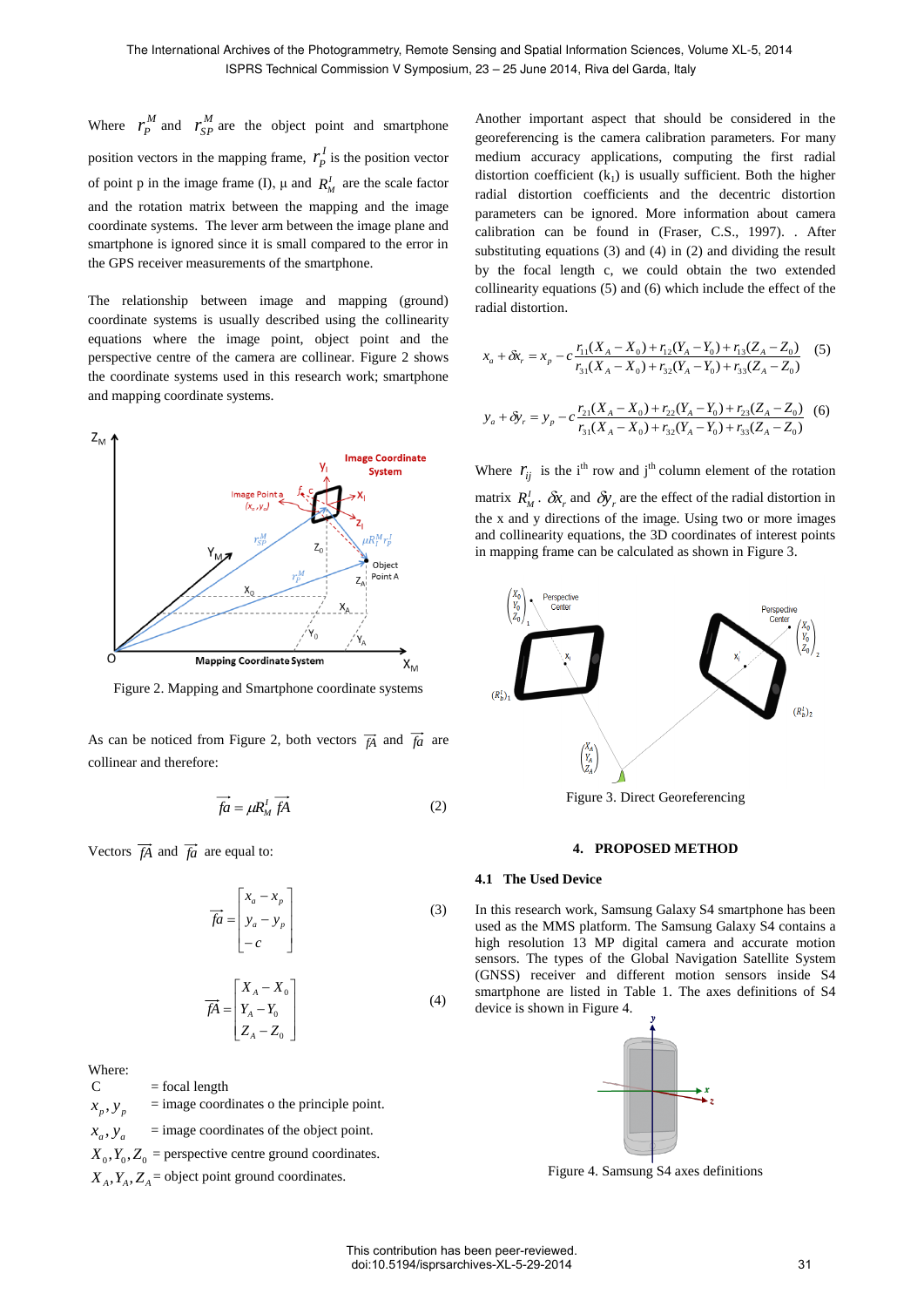|                | Type                      |  |  |
|----------------|---------------------------|--|--|
| <b>GNSS</b>    | Broadcom BCM47521         |  |  |
| Accelerometers | <b>STMicroelectronics</b> |  |  |
|                | LSM330DLC                 |  |  |
| Gyroscopes     | <b>STMicroelectronics</b> |  |  |
|                | LSM330DLC                 |  |  |
| Magnetometers  | AsahiKasei AK8963         |  |  |

Table 1. GPS and motion sensors in Samsung Galaxy S4

### **4.2 Initial EOPs and IOPs Values**

Bundle adjustment is a non-linear least square estimation where initial values for the unknown vector are very important to obtain a converged solution. Bad initial values may lead to a divergence of the final solution. In this research work, ideal IOPs parameters values are used as initials values. On the other hand, the measurements of the GPS, accelerometers and magnetometers are used to initialize the EOPs of each image. Latitude, longitude and height measurements of the GPS receiver are used to compute the initial values of the camera shifts in the north, east and up directions between each two consecutive images as shown in equations (7), (8) and (9).

$$
\Delta N = \Delta \phi (R_{earth} + H_1) \tag{7}
$$

$$
\Delta E = \Delta \lambda (R_{earth} + H_1) \cos(\phi) \tag{8}
$$

$$
\Delta U = H_1 - H_2 \tag{9}
$$

Where:

 $\Delta N$ ,  $\Delta E$ ,  $\Delta U$  = the changes in the north, east and up directions.  $\phi$ ,  $\lambda$ ,  $H$  = the latitude, longitude and height GPS measurements.  $R_{earth}$  = the radius of the earth at a given latitude.

The initial rotation values of the smartphone at exposure times can be calculated using the measurements of the accelerometers and magnetometers as shown in equations (10), (11) and (12) where roll and pitch angles are the rotation angles around the y and x axes of the smartphone and Azimuth is the deviation angle of the leveled smartphone from the north direction.

$$
roll_{initial} = \sin^{-1}(\frac{a_x}{g})
$$
 (10)

$$
pitch_{initial} = \sin^{-1}(\frac{a_y}{g})
$$
\n(11)

$$
azimuth_{initial} = \tan^{-1}(\frac{mag_y}{mag_x})
$$
 (12)

Where:

 $g =$  gravity acceleration value.  $a_x$ ,  $a_y$  $=$  accelerometers measurements in the x and y axes.  $mag_x$ ,  $mag_y$  = magnetometers measurements.

### **4.3 EOPs and IOPs Correction**

Without knowing the scale factor  $\lambda$  between the image and the ground coordinate systems, a point in any image can be any point on a line on the other image. This line is known as an epipolar line and the whole geometry behind it is called epipolar geometry as shown in Figure 5. The epipolar plane consists of the object point and the camera perspective centres of the two images. The epipole is the image of the camera perspective centre of one image on the second image. All the epipolar lines intersect at the epipole.



Using MEMS based IMU and low cost GPS receiver inside smartphones, good initial values for the EOPs of each image can be obtained as discussed in section 4.2. However, these initial values are not accurate enough to be used as an input for the bundle adjustment mapping software. In this paper, a new novel method has been used to correct the initial values for the IOPs and EOPs of the images. Figure 6 shows the used method which uses a set of matched points only for correction. In the image below,  $x_I$  and  $x_I$ <sup>'</sup> are two image matched points for the same object.  $c_1$  and  $c_2$  are the perspective centres of the camera in the two images. In the left image, the object point for the matched image point  $x_I$  can be any point along the line that connects  $c_1$  and  $x_I$  points. Using any two scale factors  $\lambda_1$  and  $\lambda_2$ , two object points can be found for  $x_I$  image point in the left image. The projections of these two object points on the right image  $(x_{e1}, y_{e1})$  and  $(x_{e2}, y_{e2})$  compose an epipolar line *l*. The equation of this epipolar line is shown in equation (13).

$$
l^{'} = ax + c = \frac{y_{e2} - y_{e1}}{x_{e2} - x_{e1}}(x - x_{e1}) + y_{e1}
$$
 (13)

Ideally the matched point  $x_I$ <sup>'</sup> should belong to the line *l'*. However, the image point  $x_I$  will be away from *l'* by distance d due to the errors in the rotation and the position of the second image. The distance *d*, which is a function of the EOPs of the images and the IOPs of the camera, can be expressed by the following equation:

$$
d = \frac{ax_0 + c + y_0}{\sqrt{a^2 + 1}}\tag{14}
$$

Using a set of matched points and the initial values of the IOPs and EOPs, the true EOPs and IOPs can be calculated using nonlinear least square estimation technique where the distance *d* is used as a cost function.



Figure 6. EOPs Correction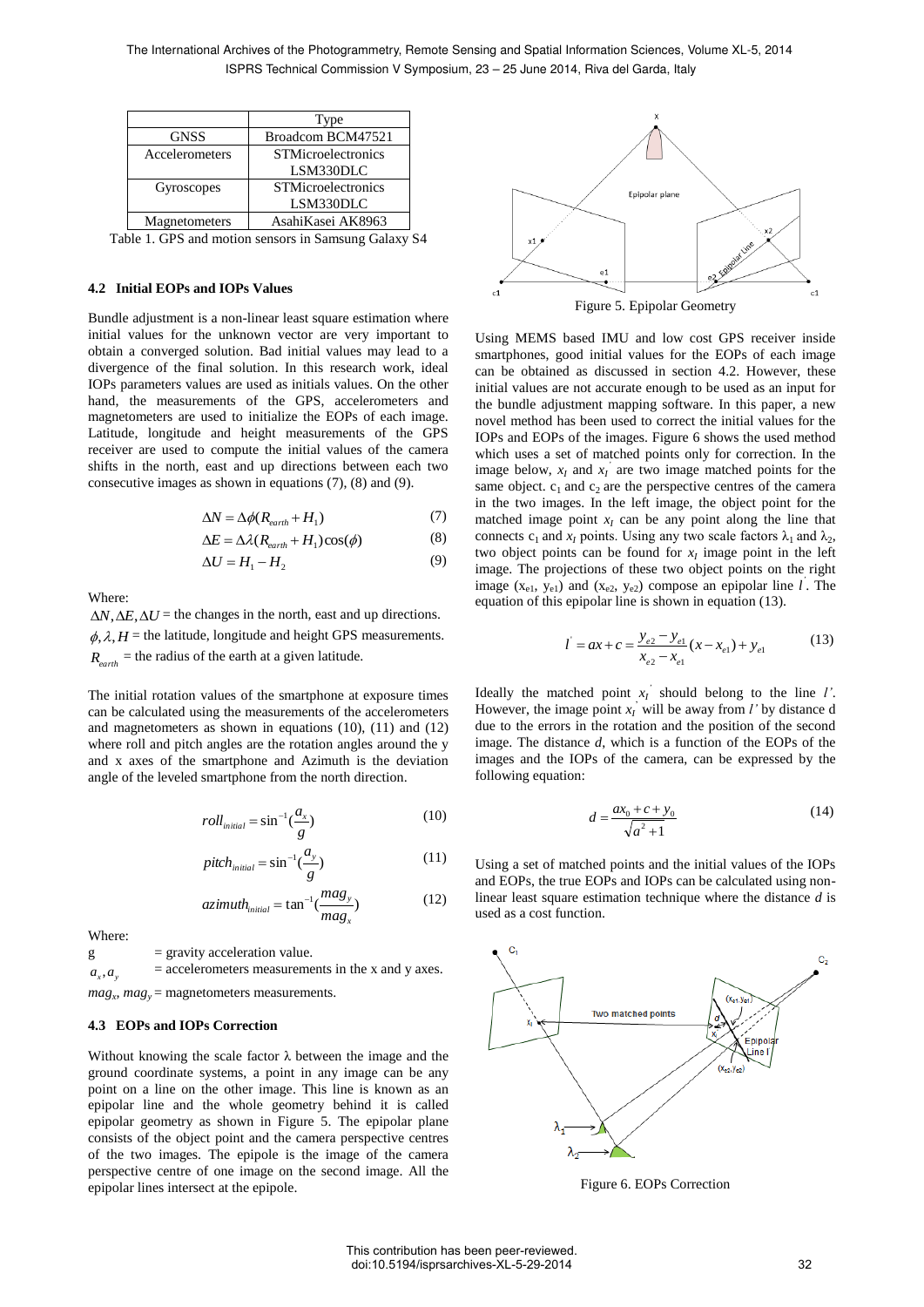## **4.4 Mapping Solution**

Using the corrected IOPs and EOPs values from the previous step, bundle adjustment software is used to estimate the 3D ground coordinates solution of the points of interest in the mapping frame (ENU frame). In this bundle adjustment software, the observation vector is the difference between the measured image matched points and the expected ones using the extended collinearity equations shown in equations (5) and (6).

# **5. RESULTS AND ANALYSIS**

To test the proposed method, six images have been captured for a test field at University of Calgary with known positions target points. The positions of these images are shown in Figure 7 and the images themselves are shown in Figure 8.



Figure 7. Locations of the taken images (Google Earth)



Figure 8. The taken six images.

Figures 9 and 10 show the image plane in the proposed method using initial EOPs values obtained in section 4.2 and the corrected ones after using method in section 4.3. As can be seen from these figures, the matched points do not belong to their corresponding epipolar lines using the initial EOPs values calculated from the GPS receiver and motion sensors of the smartphone. After correcting the EOPs values, the distances between the matched points and their corresponding epipolar lines are approximately equal to zero as shown in Figure 10.



Figure 9. Image plane using initial EOPs



Figure 10. Image plane using correcetd EOPs

After obtaining the corrected EOPs, they are used for mapping using the UofC bundle adjustment software. Mapping results without using any control points are shown in Figure 10. This mapping solution has a very good relative accuracy. However, mapping solution without using any control points is shifted and scaled due to the errors in the GPS receiver measurements. In addition, this mapping solution might be rotated as well due to the error in the Azimuth angle of the first reference image. Using two control points to shift, scale and rotate the final solution, more accurate absolute results can be obtained as shown in Figure 11. As can be noticed from Table 2, the maximum 3D error is approximately 38 cm while its standard deviation does not exceed 10 cm. Also, results in the north direction are better due to the good geometry of the captured images in that direction as shown in Figure 7. More accurate results can be obtained using more images with better geometry.



Figure 11. Mapping solution without using any control points